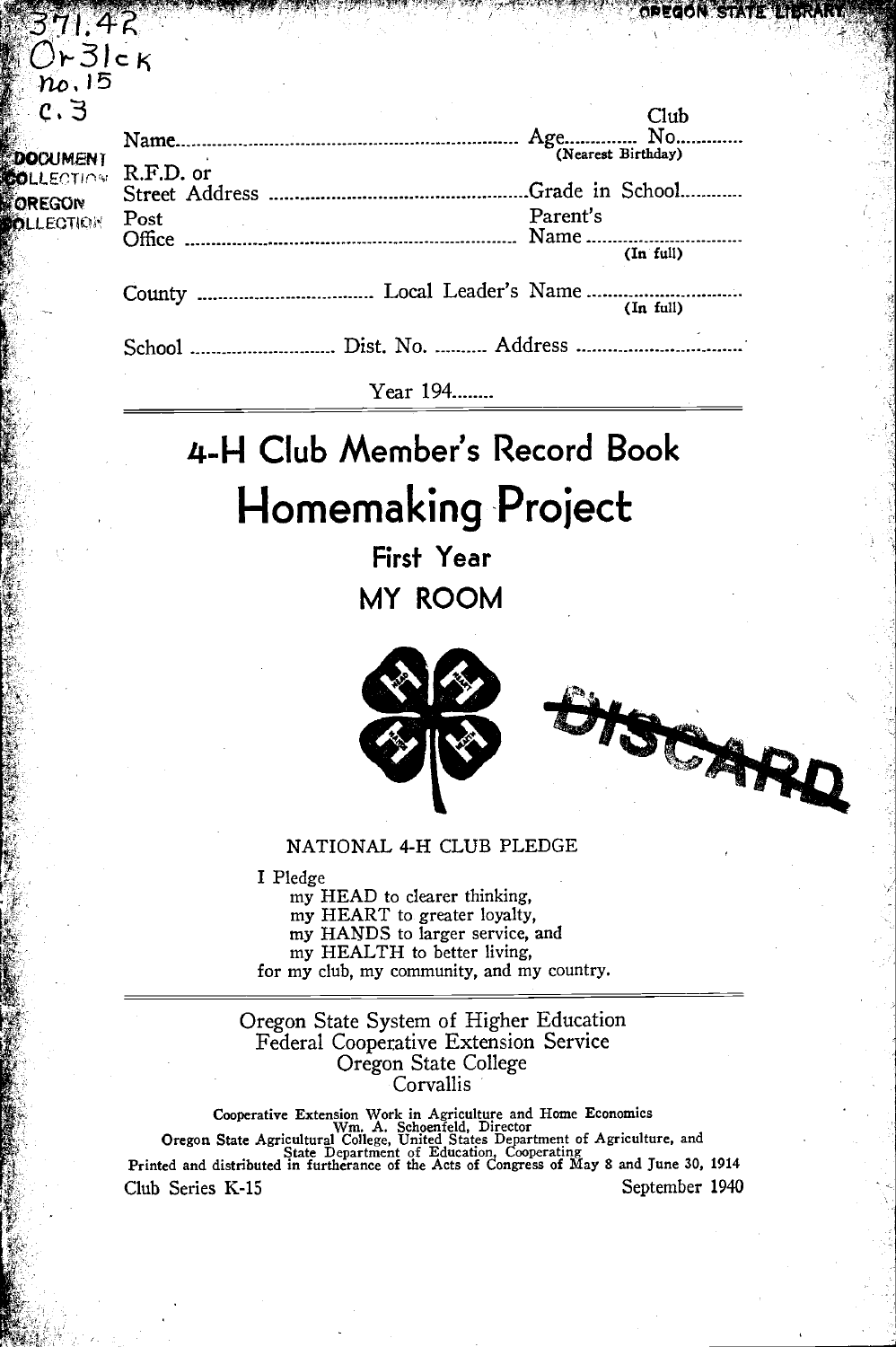### INSTRUCTIONS FOR KEEPING 4-H CLUB RECORDS

Each 4-H Club member is required to keep a businesslike record covering the work done. To be of real value the record must be accurate.

1. The tabulated list of the things you are to do to make your room 'clean, comfortable and attractive is on the card you are to exhibit.

2. Please copy the totals from that list into the spaces on the next page provided for that purpose.

3. Keep your records up to date.

4. At the completion of your project, see that you have

- (I) All records complete.
- (2) Story on last two pages.
- (3) Spaces on front and back covers correctly and completely filled.

5. This Record Book is a required part of your project and must be turned in to your 4-H Club leader, to send to the Extension office so that you may be given credit for having completed the project.

6. Your Record Book will be returned to you. Keep it for reference.

#### THE 4-H CLUB CREED

I believe in Boys' and Girls' 4-H Club work for the opportunity it gives me to become a useful citizen.

I believe in the training of my HEAD for the power it will give me to THINK, PLAN, and REASON.

I believe in the training of my HEART for the nobility it will give me to be KIND, SYMPATHETIC, and TRUE

I believe in the training of my HANDS for the ability it will give me to be HELPFUL, SKILLFUL, and USEFUL.

I believe in the training of my HEALTH for the strength it will give me to ENJOY LIFE, RESIST. DISEASE, and MAKE FOR EFFICIENCY.

I believe in the United States of America, in the State of Oregon, and in my responsibility for their development.

I am therefore willing to deyote my efforts for the fulfillment of these things which I believe.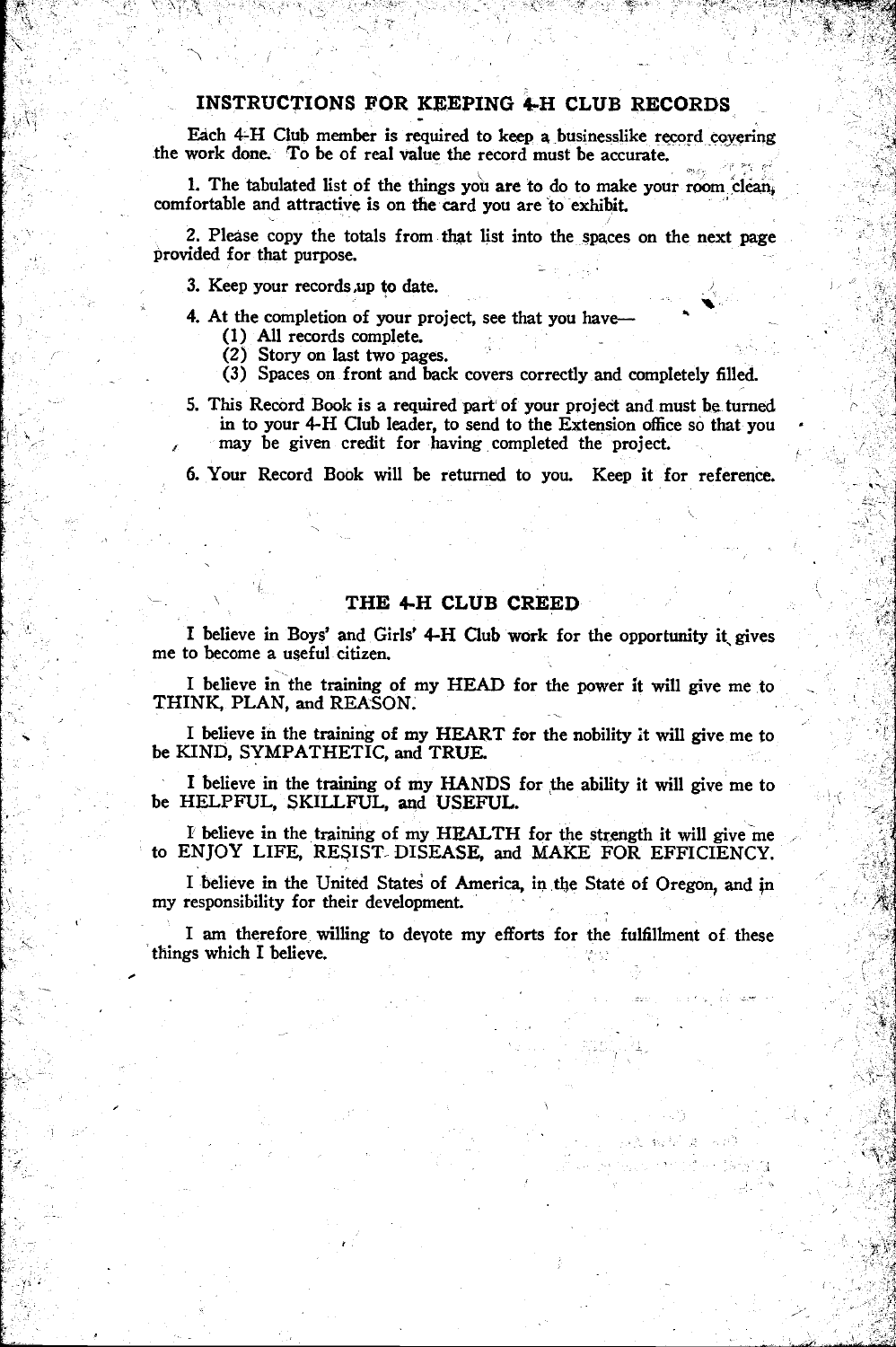#### WHAT I HAVE DONE TO MAKE MY ROOM COMFORTABLE AND ATTRACTIVE

You may put check marks opposite what you do and then exhibit this card with the articles you make. Probably it will not be necessary to do everything listed as often as every day so you will be expected to check only those things you actually do. Such things as hanging up your clothes and making the bed will be done daily.

| What I Did                                        | 1st week             | 2nd week | 3rd week | 4th week | Additional<br>times | Totals |
|---------------------------------------------------|----------------------|----------|----------|----------|---------------------|--------|
| Neat                                              |                      |          |          |          |                     |        |
| Dresser top in order                              |                      |          |          |          |                     |        |
| Dresser drawers in order                          |                      |          |          |          |                     |        |
| Clothes hung up                                   |                      |          |          |          |                     |        |
| Shoes put away                                    |                      |          |          |          |                     |        |
| Closet in order                                   |                      |          |          |          |                     |        |
| Scraps in waste basket<br>(basket emptied weekly) |                      |          |          |          |                     |        |
| Rugs straight                                     |                      |          |          |          |                     |        |
| Furniture neatly<br>arranged                      |                      |          |          |          |                     |        |
|                                                   | $\ddot{\phantom{a}}$ |          |          |          |                     |        |
| Clean<br>Floor dusted                             |                      |          |          |          |                     |        |
| Furniture dusted                                  |                      |          |          |          |                     |        |
| Weekly cleaning                                   |                      |          |          |          |                     |        |
| Windows clean                                     |                      |          |          |          |                     |        |
| Mirror clean                                      |                      |          |          |          |                     |        |
|                                                   |                      |          |          |          |                     |        |
| Comfortable<br>Bed aired                          |                      |          |          |          |                     |        |
| Bed made                                          |                      |          |          |          |                     |        |
| Bed changed<br>(once a week)                      |                      |          |          |          |                     |        |

I know this report is correct

Signed.............................................................................................................. Parent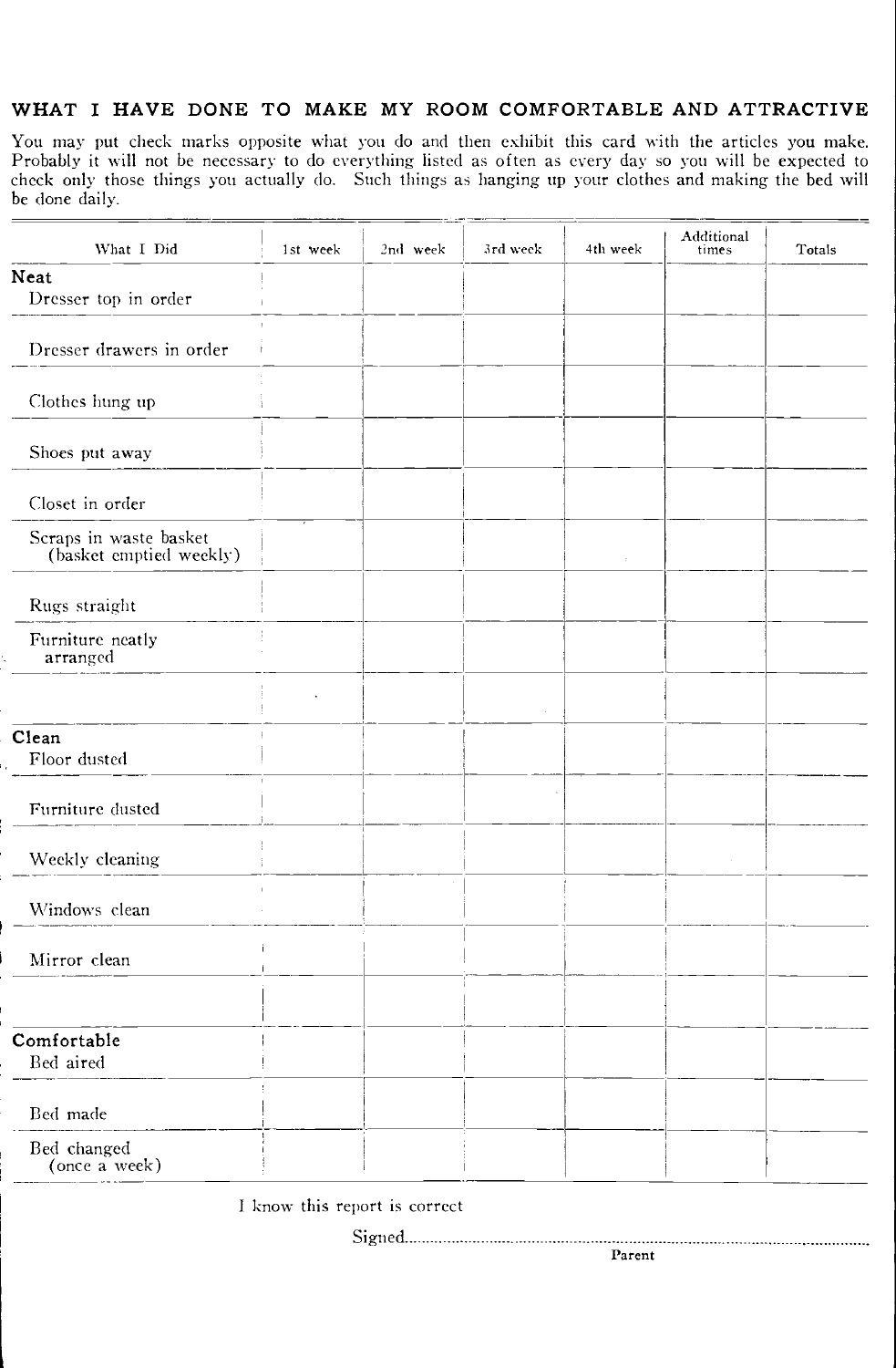# ARTICLE MADE

| (yds. @)                                                                     |                                     |  |  |
|------------------------------------------------------------------------------|-------------------------------------|--|--|
|                                                                              |                                     |  |  |
| Total cost                                                                   |                                     |  |  |
| Value of finished article - - - - - - -<br>(what it would cost if purchased) |                                     |  |  |
| Total cost of materials<br>(taken from above)                                |                                     |  |  |
| Saving                                                                       | (Difference between value and cost) |  |  |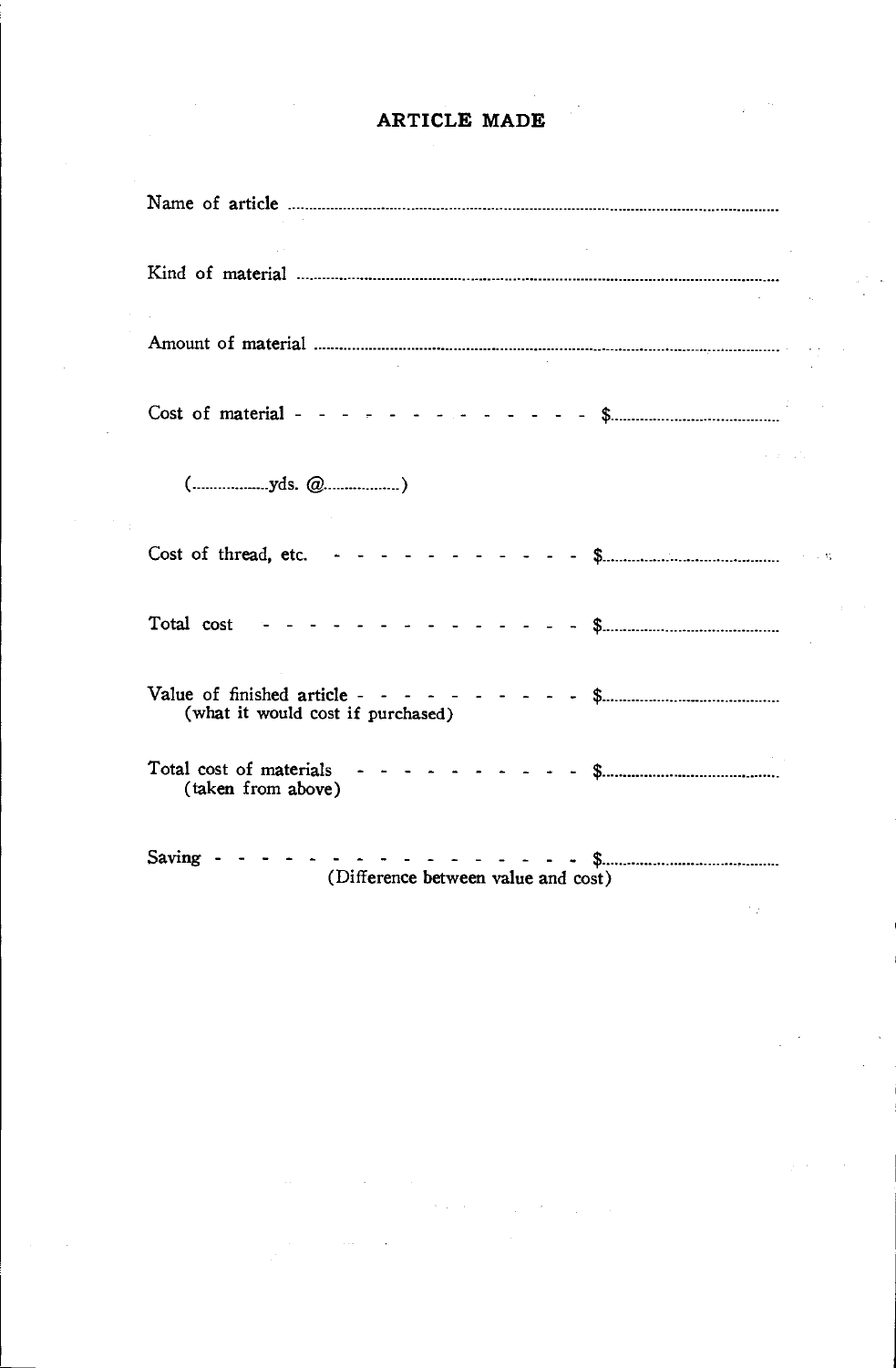#### THE STORY OF MY WORK

This space gives you a chance to tell in your own words what the project has meant to you. You may add another page if you desire.

Tell about your meetings, how you have improved in your work, how you enjoyed it, how you can help in the home—anything you like that interests you.

 $\cdot$ 

ï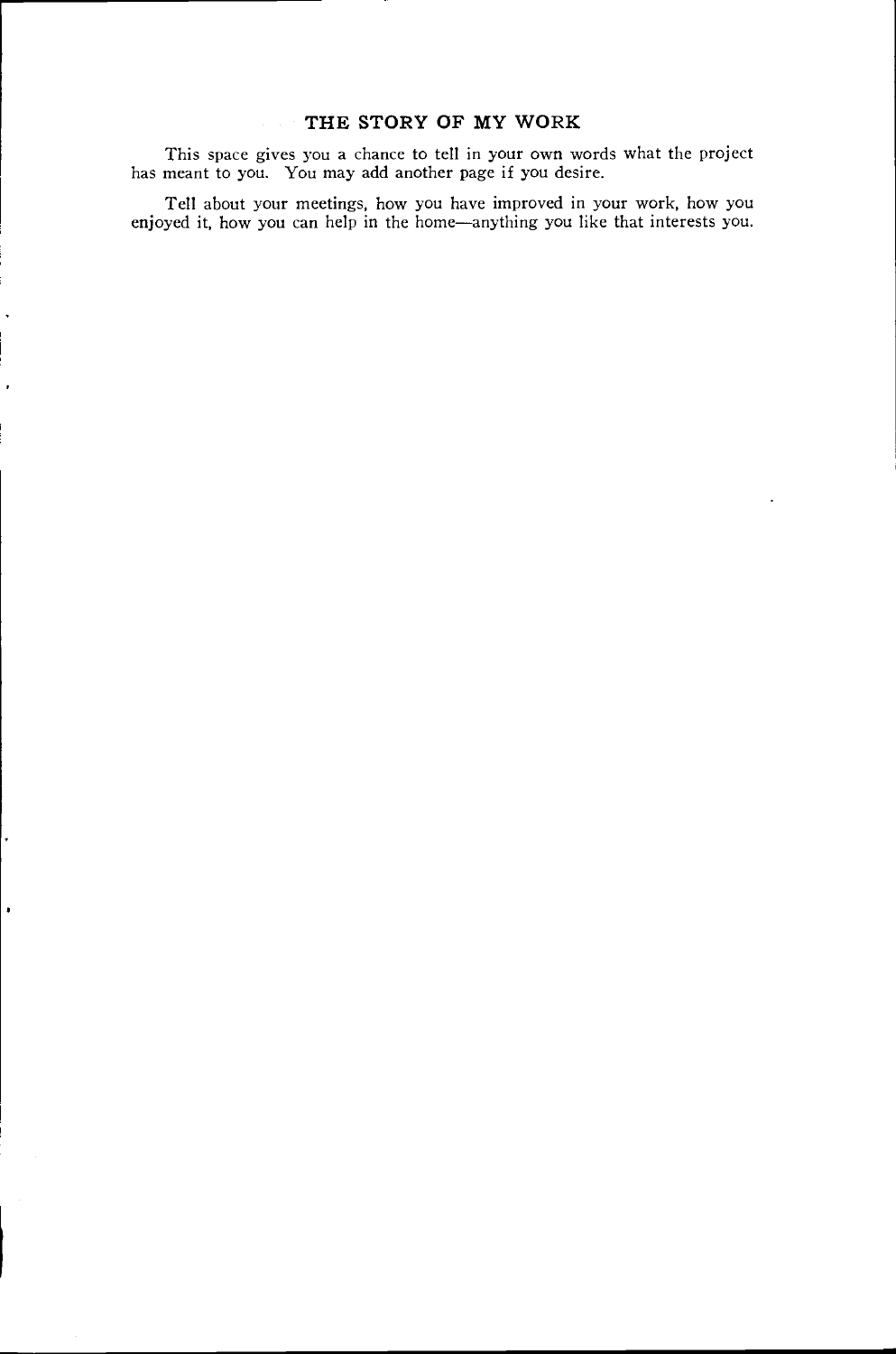## THE STORY OF MY WORK-Continued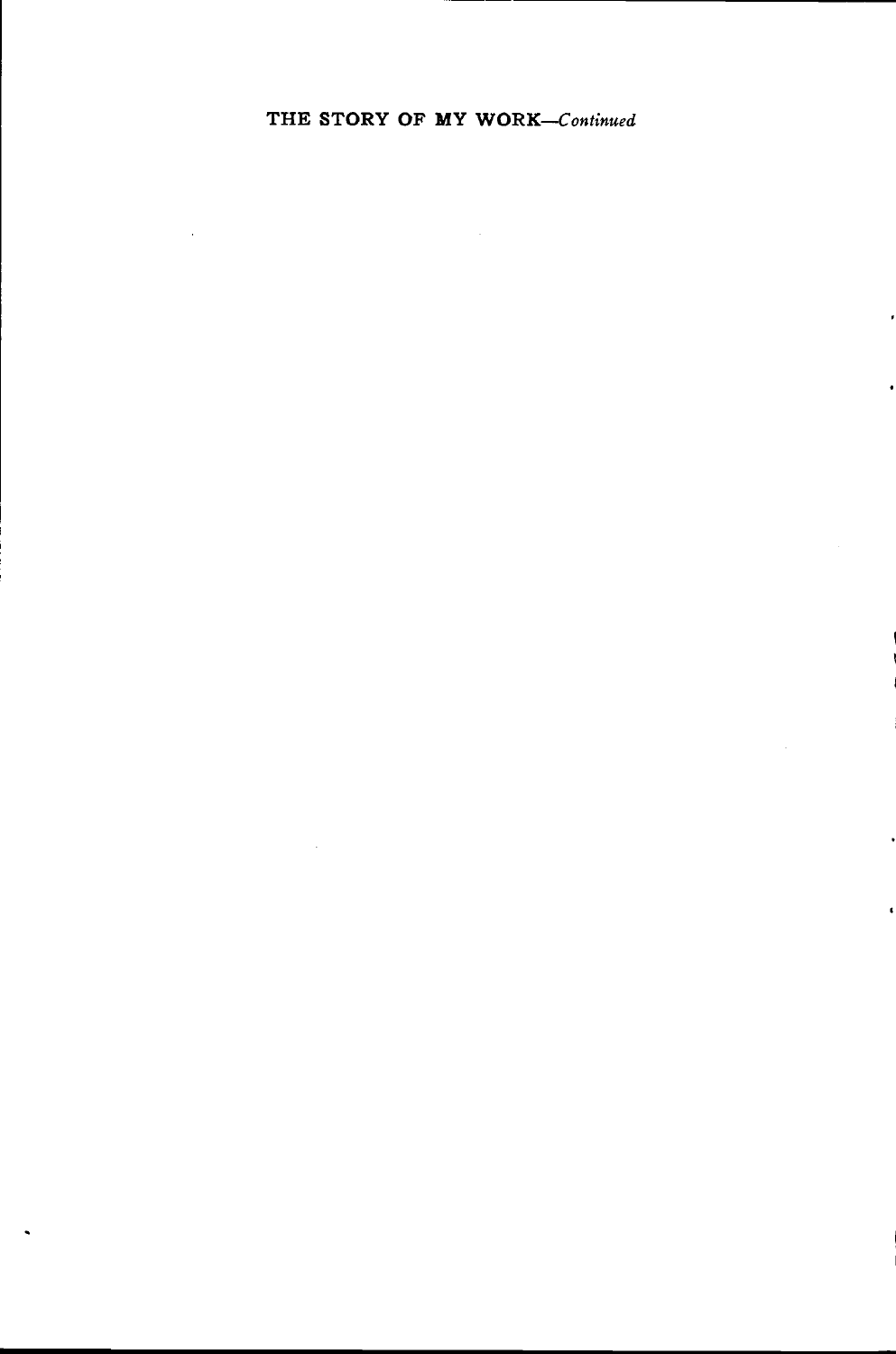#### WORK ACCOMPLISHED AND FINANCIAL STATEMENT

Before starting on this page be sure you have filled in all the necessary blanks on the preceding pages.

Number of times I made my bed.

Number of times I cleaned my room ..................

Value of article made ----------- Cost of article made 

Saving  $\sim$   $-$ 

#### SUMMARY

| No. of times I made my bed No. of times I cleaned my room |
|-----------------------------------------------------------|
|                                                           |
|                                                           |
|                                                           |
|                                                           |
|                                                           |
|                                                           |